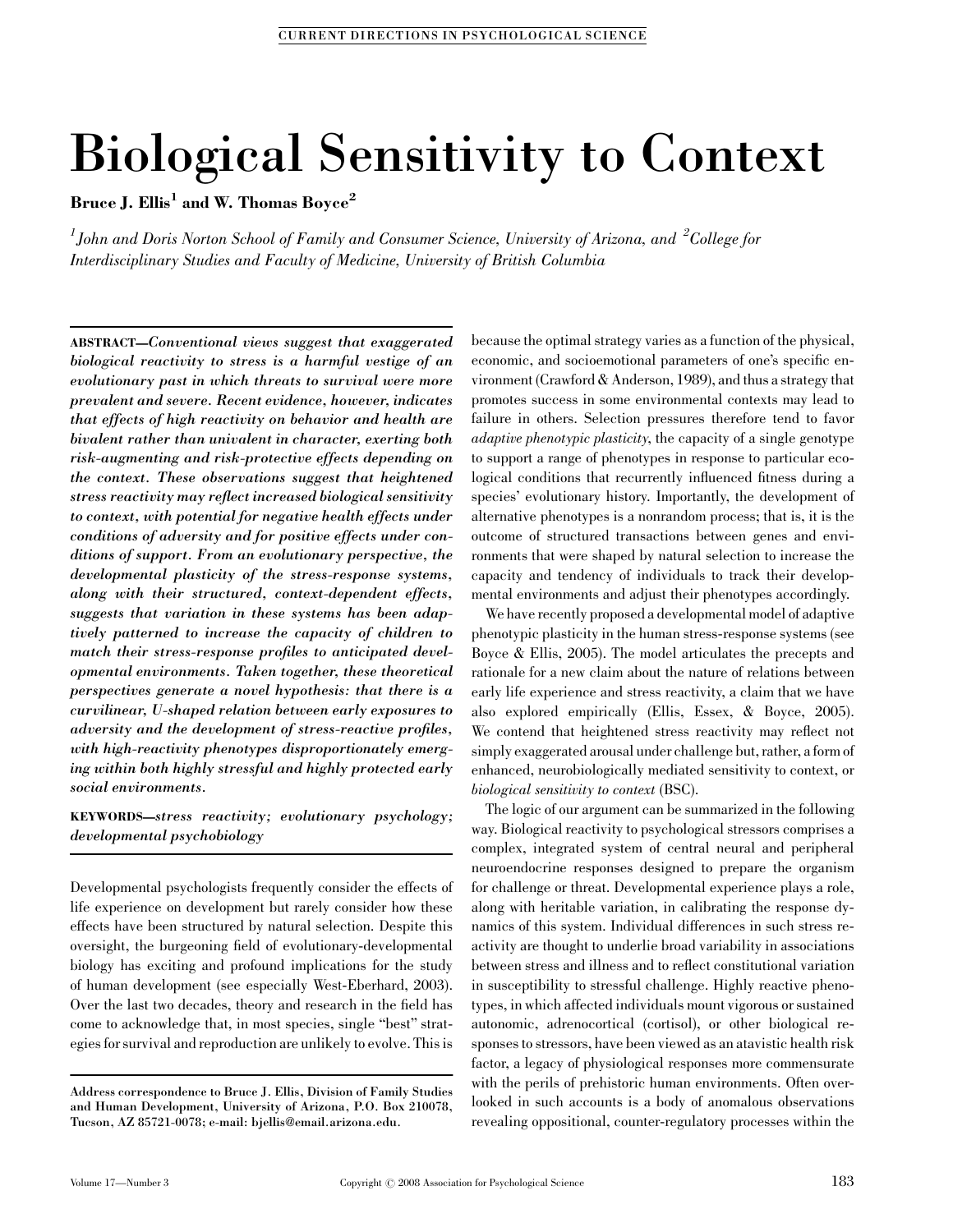stress-response circuitry itself and, even more compellingly, bidirectional effects of reactivity on biomedical and psychiatric outcomes. Highly reactive children sustain disproportionate rates of morbidity when raised in adverse environments but unusually low rates when raised in low-stress, highly supportive settings (Boyce & Ellis, 2005).

Such bidirectional, environment-contingent health effects suggest that BSC is the core, defining feature of highly reactive phenotypes. These observations call into question the presumably unitary pathogenic effects of high reactivity and suggest that its protective effects within specific developmental ecologies might explain the conservation of such phenotypic variation over evolutionary history. BSC reflects sensitivity to both harmful and protective contextual effects. Indeed, the subset of children with highly reactive biological profiles reveals a unique sensitivity or "permeability" to the influence of environmental conditions (Boyce & Ellis, 2005). Further, although a substantial literature documents the capacity of early developmental trauma to predispose individuals toward high biological reactivity, an evolutionary formulation of recent findings suggests a different and novel hypothesis: that the association between early adversity and reactivity is curvilinear in character, with both highly stressful and highly protective environments yielding disproportionate numbers of highly reactive children (Boyce & Ellis, 2005).

#### THE DANDELION AND THE ORCHID

A Swedish idiomatic expression, maskrosbarn or ''dandelion child,'' refers to the capacity of some children—not unlike those with low-reactive phenotypes—to survive and even thrive in whatever circumstances they encounter, in much the same way that dandelions seem to prosper irrespective of soil, sun, drought, or rain. Observations of such children have generated, for example, an extensive developmental literature on the phenomenon of resilience, the capacity for positive adaptation despite experiences of significant adversity (e.g., Luthar, 2006; Masten, 2007). A contrasting Swedish neologism, orkidebarn or ''orchid child,'' might better describe the context-sensitive individual, whose survival and flourishing is intimately tied, like that of the orchid, to the nurturant or neglectful character of the environment. In conditions of neglect, the orchid promptly declines, while in conditions of support and nurture, it is a flower of unusual beauty.

The metaphorical invocation of highly reactive children as orkidebarn is consistent with a growing number of studies revealing that high-reactivity phenotypes under specific environmental conditions may be associated with protective, rather than harmful, effects and generate normative or improved health outcomes. Such bivalent effects of BSC on human and primate morbidities have thematically characterized a series of studies reported by Boyce and colleagues. In examining cardiovascular and immunologic reactivity in two samples of 3- to 5-year-old

children, for example, significant interactions with environmental stressors were detected (Fig. 1A) in the prediction of respiratory illness incidence over the ensuing several months (Boyce et al., 1995). Specifically, the noted interactions suggested bidirectional effects of reactivity on illness incidence: Highly reactive children in high-stress families or childcare centers sustained significantly higher rates of respiratory illness than their low-reactive peers did, but equally reactive children in low-stress settings were the healthiest of all children in the samples. By contrast, the respiratory-illness incidence of lowreactivity children was unresponsive to environmental stress levels, showing approximately the same, mid-level illness rates in both low- and high-stress conditions. Similarly significant interactions were found for injury incidence (Boyce, 1996).

Even though they were prospective in design, both of these studies were observational in nature and lacked experimental data on the incidence of illnesses or injuries among the same group of highly reactive children in both low- and high-stress conditions. In a subsequent study of semi-free-ranging rhesus



Fig. 1. Variation in effects of BSC on physical health across socioecological conditions. The top graph (A) shows a cross-over interaction between immune reactivity (changes in pokeweed mitogen response [ $\Delta$ PWM]) and family stressful events in prediction of respiratory illness incidence in kindergartners ( $N = 99$ ; redrawn from Boyce et al., 1995). The bottom graph (B) shows a cross-over interaction between biobehavioral reactivity and confinement stress in prediction of injury rates in a troop of semi-free-ranging rhesus monkeys ( $N = 36$ ; redrawn from Boyce, O'Neill-Wagner, Price, Haines, & Suomi, 1998).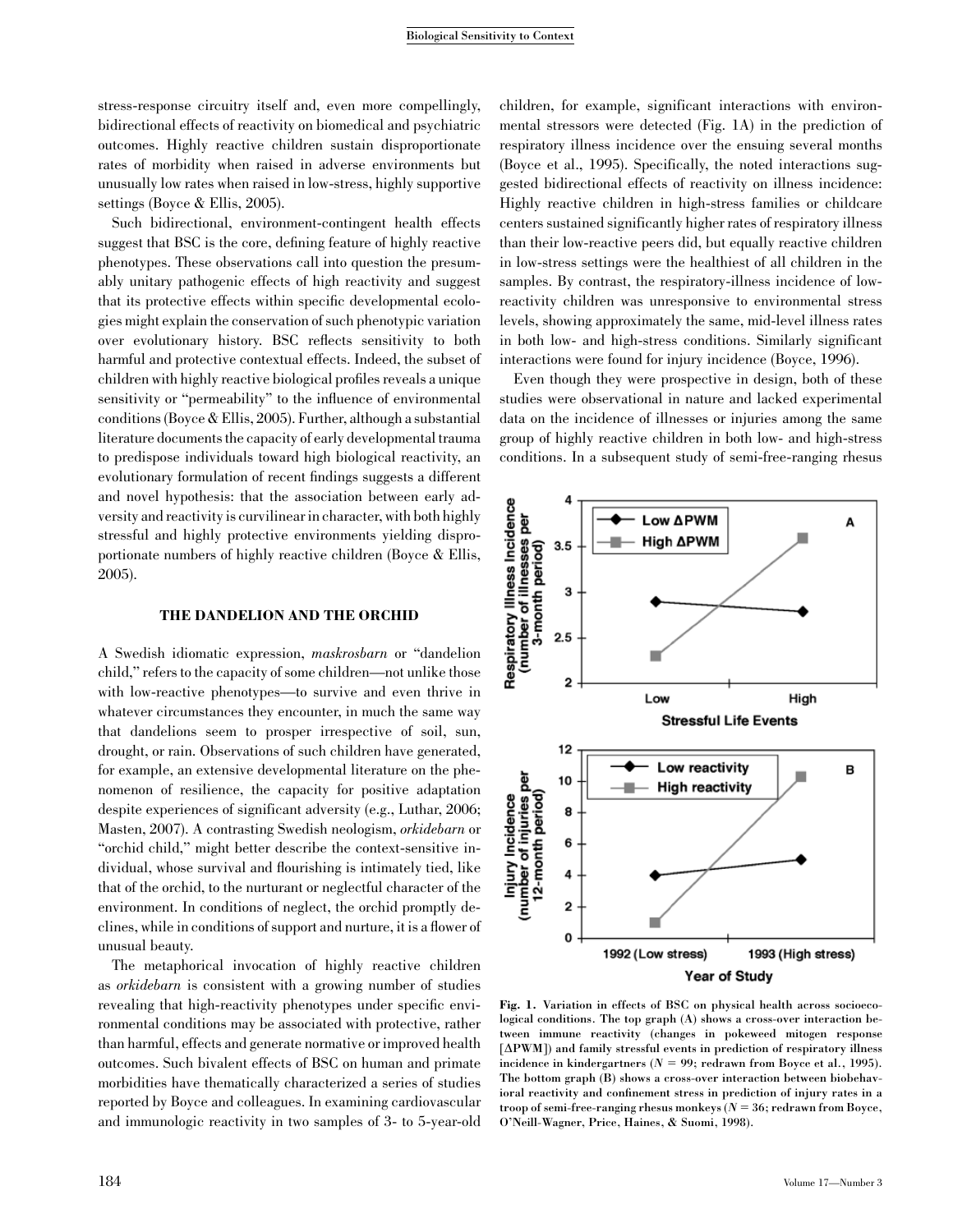macaques, however, such quasiexperimental conditions were satisfied (Boyce, O'Neill-Wagner, Price, Haines, & Suomi, 1998). The troop of macaques, which had been previously assessed for levels of BSC (degree of biobehavioral reactivity to novel or challenging stimuli), lived in a 6-acre wooded habitat in rural Maryland. In 1993, the troop encountered a 6-month period of protective confinement to a small, 1,000-square-foot building, during a construction project on the habitat grounds. The confinement proved highly stressful, and the incidence of violent injuries increased fivefold during the 6-month period. Blinded ascertainment of medically attended injury rates from veterinary records produced evidence for a significant interaction between reactivity status and confinement stress, plotted in Fig. 1B. As with the prior studies of children, low-reactivity individuals showed little effect of the confinement, while those with high reactivity showed dramatically higher rates of violent injuries in the high-stress situation but lower rates in the low-stress condition.

These findings complement research on the bidirectional, context-dependent effects of high intelligence (or high ego development): Whereas highly intelligent, introspective people tend to flourish under relatively benign life conditions, they also tend to be more reactive than others to distress (see Luthar, 2006). Thus, just as high reactivity to stress has generally been considered pathogenic but can be protective in supportive environmental contexts, high intelligence/introspection has generally been thought of as beneficial, but can be harmful if surrounding forces are negative.

## DEVELOPMENT OF BSC: AN EVOLUTIONARY APPROACH

Adaptive phenotypic plasticity enables children to match their biological and behavioral systems to the parameters of their early (and predicted future) developmental environments. Given past evidence that early trauma can increase stress reactivity and new evidence that high reactivity can be protective in highly supportive settings, we (Boyce & Ellis, 2005) postulated a curvilinear, U-shaped relation (shown in Fig. 2) between levels of early adversity and the magnitude of biological response dispositions. Specifically, we hypothesized (a) that exposure to acutely stressful childhood environments up-regulates stress reactivity, increasing the capacity and tendency of individuals to detect and respond to environmental dangers and threats; and (b) that exposure to exceptionally supportive childhood environments also up-regulates stress reactivity, increasing susceptibility to social resources and ambient support. Both of these proposed functions of BSC converge with theory and data indicating that temporary, moderate increases in stress hormones and associated neurotransmitters enhance mental activities in localized domains, focus attention, and prime memory storage and thus improve cognitive processes for dealing with environmental opportunities and threats (Flinn, 2006). By contrast, and



Fig. 2. Hypothesized curvilinear relation between biologic reactivity to stress and experiences of support and protection versus stress and adversity in early environments. Comparisons of subjects at points A and B would lead to the conclusion that low support/high stress results in heightened stress reactivity. Comparisons at points C and D, on the other hand, would generate the inference that low support/high stress produces diminished reactivity (adapted from Boyce & Ellis, 2005).

typically for the large majority of children, (c) exposure to childhood environments that are not extreme in either direction down-regulates stress reactivity, buffering individuals against the chronic stressors encountered in a world that is neither highly threatening nor consistently safe. Although the cellular mechanisms that calibrate such response dispositions are currently unknown in humans, recent work in animal models suggests that epigenetic modifications resulting in differential gene expression may well play an important role (Meaney, Szyf, & Seckl, 2007).

Although the theory predicts up-regulation of stress-response systems in both highly supportive and stressful environments (the U-shaped curve), high stress reactivity may translate into different behavioral phenotypes in supportive versus stressful contexts. Reactive, sensitive children have been found to be more reflective and perhaps more conscious of self and environment; to be more able to delay gratification in pursuit of goals; and to perform better on neuropsychological measures of inhibitory control, executive function, and self-regulation (e.g., Aron & Aron, 1997; Blair, Granger, & Razza, 2005). Up-regulated stress-response systems in children may therefore interact with protective, beneficial developmental environments to produce relatively high levels of cognitive and social competence. Conversely, interactions between high stress reactivity and risky, threatening developmental environments may result in lower thresholds for anticipating threat in ambiguous or unfamiliar situations (e.g., elevated sensitivity to threat cues such as angry faces) and support greater vigilance and wariness in children. Eng. 2. Hypothesized and the sources of variation in the source of variation in Biological Sources of variation in Biological Reactivity in errors and  $\lambda$  and  $\lambda$  of  $\lambda$  and  $\lambda$  of  $\lambda$  and  $\lambda$  of  $\lambda$  and  $\lambda$  of  $\$ 

Although the U-shaped curve depicted in Figure 2 specifies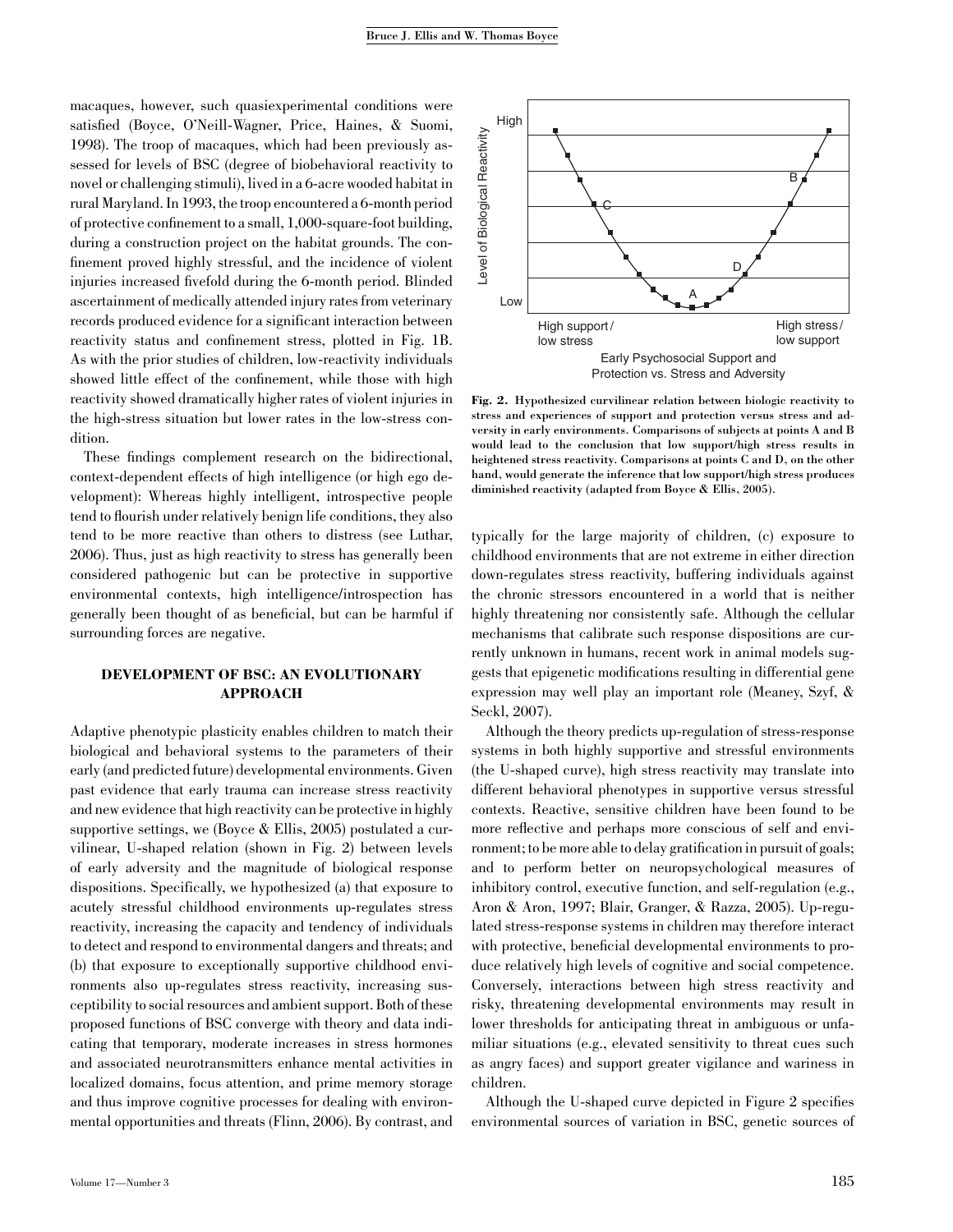variation and gene–environment interactions are also important and need to be addressed in a comprehensive theory of BSC (see Ellis, Jackson, & Boyce, 2006). Reaction norms are genetically based ''bookends'' that constrain the range of phenotypes that can develop within varying environmental contexts. Importantly, children differ in the location of these bookends along phenotypic dimensions. For example, children whose reaction norms are located on the upper end of the BSC spectrum have higher starting points for stress reactivity than do children whose reaction norms are on the lower end. These differences can generally be expected to maintain variation in BSC, even if children have equivalent life experiences. In addition, children differ in how widely their bookends are placed. That is, some children have broad reaction norms and display high levels of plasticity in response to developmental experience, whereas others have more narrow reaction norms and display more fixed developmental trajectories (see Belsky, 2005). The current theory should be more successful in accounting for developmental variation in BSC among children with wider reaction norms.

#### EMPIRICAL EXPLORATIONS OF BSC THEORY

We have initially investigated our curvilinear, U-shaped model of the development of BSC in two studies comprising 249 children and their families (Ellis et al., 2005). In the first study, 3- to 5-year-old children were concurrently assessed on levels of support and adversity in home and preschool environments and on cardiovascular reactivity to laboratory challenges. Because the early environments of these children ranged from exceptionally stable and supportive to moderately stressful, the sample only provided a window into a portion of the proposed U-shaped association between support/adversity and BSC (i.e., the left half of the curve shown in Fig. 2). Within this range, the theory posits that higher stress will be associated with reduced biological responsivity to stressors. In the second study, children were prospectively assessed on family stress in both infancy and preschool and on autonomic and adrenocortical reactivity to laboratory challenges at age 7. This second study sampled the broad range of variation in early childhood environments that is needed to fully explore the curvilinearity hypothesis. Within this range, both highly protected and highly stressful environments should promote heightened BSC.

We found in both studies that a disproportionate number of children in supportive, low-stress environments displayed high autonomic reactivity. Conversely, in the second study a relatively high proportion of children in very stressful environments showed evidence of heightened sympathetic and adrenocortical reactivity. Consistent with our evolutionary-developmental theory, these exploratory analyses also suggested that relations between levels of childhood support/adversity and the magnitude of stress reactivity are curvilinear, with children from

moderately stressful environments displaying the lowest reactivity levels in both studies.

### CONCLUSIONS AND FUTURE DIRECTIONS

The proposed U-shaped curve can potentially reconcile important contradictions in the existing literature on the origins and consequences of stress reactivity in children. Investigators comparing individuals from points A and B in Figure 2, for example, would conclude, as many researchers in this area have (e.g., De Bellis et al., 1999), that experiences of family and environmental stress are associated with up-regulatory calibrations in biological reactivity systems. Yet studies comparing individuals from points C and D would find, as those reviewed by Gunnar and Vazquez (2001) have, that early stressors are rather associated with down-regulatory changes in salient biological responses. The current theory, which posits two oppositionally distinctive ontogenies for BSC, explains both of these regulatory effects.

A guiding assumption of our work on stress reactivity is that developmental mechanisms have been organized by natural selection to produce enhanced BSC when it is advantageous to the developing person—in both acutely stressful and exceptionally supportive childhood environments. In shaping intervention strategies to prevent developmental psychopathology and other early morbidities, we may do well to consider this conceptualization of individual differences in stress reactivity. Under some circumstances, highly sensitive children may be usefully targeted for interventions involving the provision of ancillary supportive services, while in other circumstances, the needs of highly sensitive children might define the minimum standards of provision for an entire population of children. In still other settings, ascertainment of reactivity status might simply prevent the adoption of a "one size fits all" approach, facilitating the design of strategies and policies specifically tailored to the needs of children with different biological response phenotypes. Whatever the future direct utility of the theory and research described here, it is our hope that this work will advance collective understanding of the sources of individual differences and their implications for the rearing and well-being of children.

#### Recommended Reading

- Aron, E.N., & Aron, A. (1997). (See References). An insightful empirical paper on sensory-processing sensitivity, which has interesting parallels with BSC.
- Belsky (2005). (See References). A very thoughtful presentation of a complementary evolutionary theory of differential susceptibility to environmental influence.
- Boyce, W.T., & Ellis, B.J. (2005). (See References). The original, thorough, and more far-reaching theoretical analysis of BSC.
- Ellis, B.J., Jackson, J.J., & Boyce, W.T. (2006). (See References). A detailed analysis of the evolutionary bases of individual differences in activity of the stress response systems.